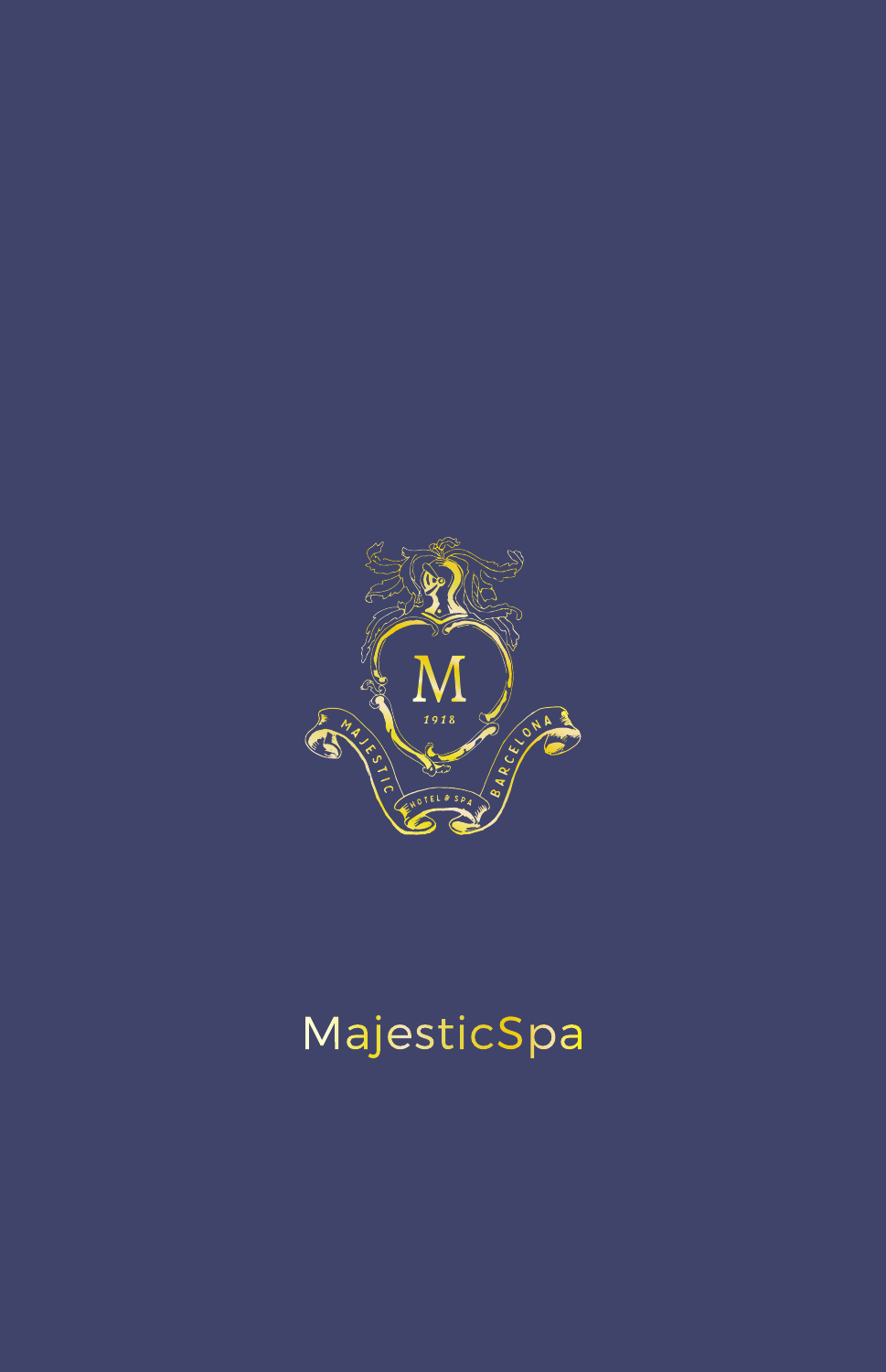## Treatments Menu MajesticSpa

The MajesticSpa team welcomes you and invites you to relax with our luxurious range of treatments for balancing your mind, body and soul.

We are delighted to be able to serve you.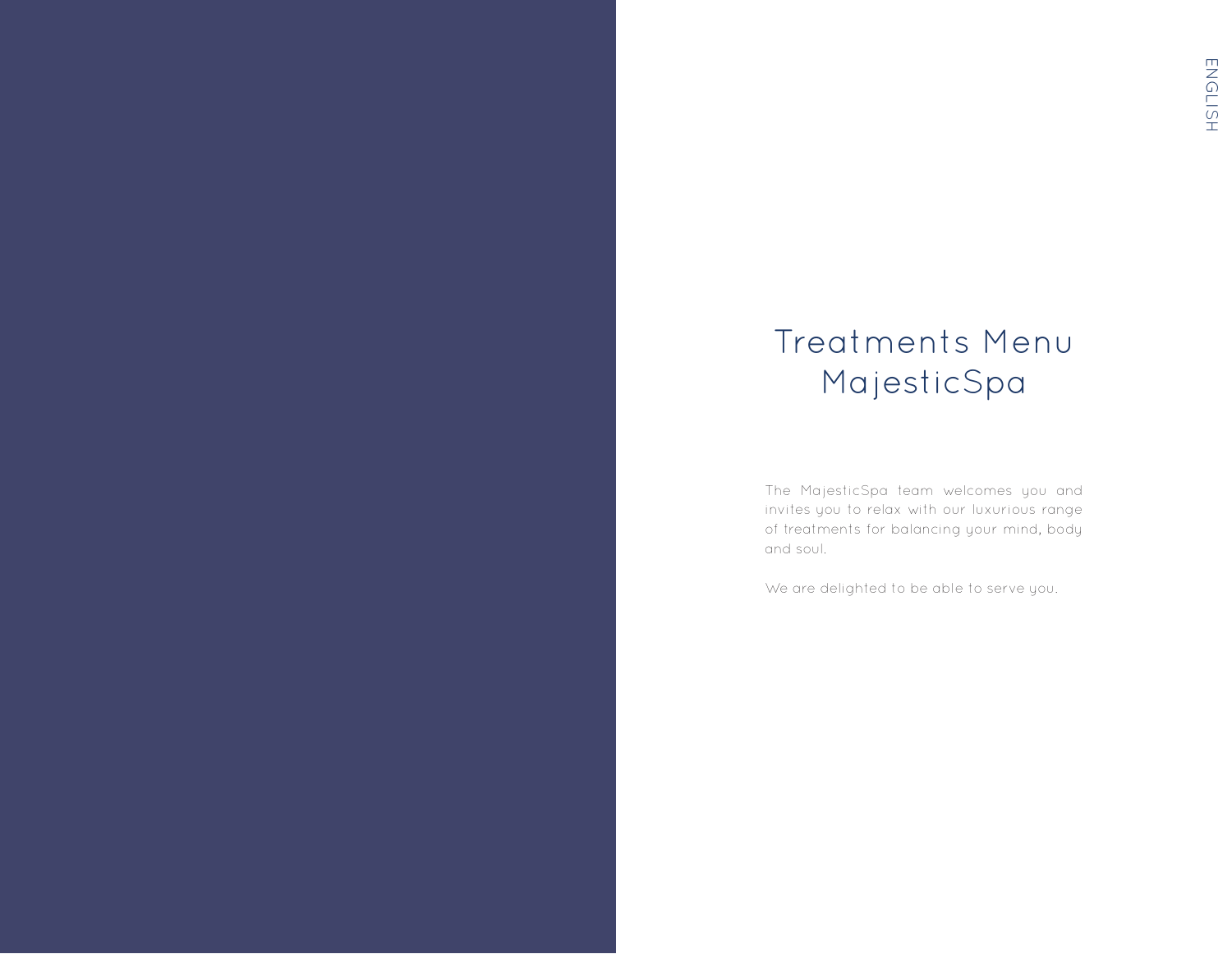### Signature Treatment

## KOBIDO FACIAL

Magical and exclusive facial and body treatment, that regenerates and improves the health and longevity of your skin, returning its natural shine and beauty.

Its innovative micro-lifting action restores the sparkle to your eyes and reveals all the elegance of your skin.

Gourmet SPA: Includes a welcome juice and Mediterranean tapas at the end.

120min | €315

A muscle massage technique of Japanese origin that stimulates energy lines, achieving the effect of lifting without surgery.

Increases the beauty of the face, tightening, softening, and preventing the signs of aging.

| KOBIDO FACIAL | $40min$ $\leq 105$ |  |
|---------------|--------------------|--|
| KOBIDO FACIAL | 75min   €150       |  |

### FACIAL<sub>S</sub>

Our facial treatments combine Kobido facial massage techniques to tone, relax and minimise the skin's aging process.

## À LA CARTE MASSAGES

Relaxing, therapeutic or sports body massage techniques to bring complete balance to mind and body.

| <b>DIAMOND LIFTING</b> | 90 $min$   $\in$ 179      |  |
|------------------------|---------------------------|--|
| DR PERRICONE RITUAL    | 90 $min$   $\in$ 179      |  |
| DR PERRICONE BUFFET    | 60 $min$   $\in$ 125      |  |
| CITRIC PLEASURES       | 60 $min$   $\in$ 125      |  |
| <b>SENSITIVE SKIN</b>  | 60 $min$   $\epsilon$ 125 |  |
| FACIAL CLEANSING       | 60 min $\sqrt{25}$        |  |

| 60 min $ $ $\in$ 125               |      |
|------------------------------------|------|
| 90 $min$   $\in$ 150               |      |
| $40 \text{min}$ $\leftarrow$ $695$ |      |
| 90 $min$   $\in$ 185               |      |
| 90min                              | €185 |
|                                    |      |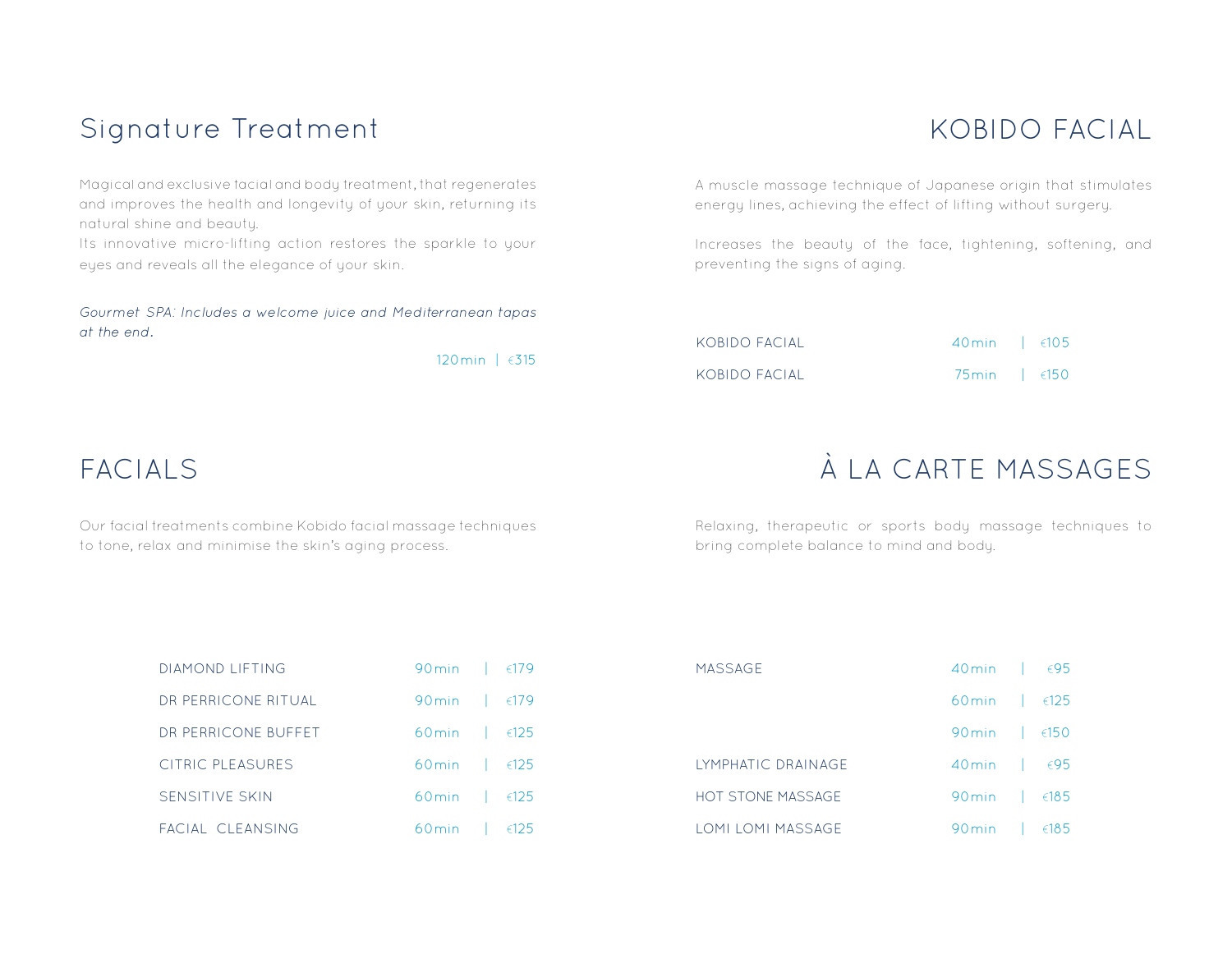### 5-STAR TREATMENTS

An exclusive well-being experience with rituals inspired by ancient tradition and raw materials taken from nature (argan, olive, chilli...).

| SILVER EXEOLIATION        | 60min   €159         |  |  |
|---------------------------|----------------------|--|--|
| SCHIFLD LONGEVITY         | 60 $min$   $\in$ 174 |  |  |
| SLIMMING MEMORY           | 90 $min$   $\in$ 179 |  |  |
| MEDITERRANEAN ANTIGRAVITY | 90min   €189         |  |  |
| <b>IMPERIAL ARGAN</b>     | 90 $min$   $\in 189$ |  |  |

### HEALTH AND WELL-BEING

YOGA 60min | €60/person

Find peace and serenity as you enjoy the sunrise over the city on the terrace at La Dolce Vitae on the 10th floor of the hotel. Every day from 8 am to 9 am

### Advance booking essential.

FITNESS 60min | €70/person

PERSONAL TRAINER

DR PERRICONE DIET (3 days) | Price on request. (includes 3 facial treatments)

HYDROTHERAPY

Private area with: shower, sauna, steam room, ice fountain and sensory shower.

Advance booking essential.

30min | €15/person

MAJESTIC PACKS

| PRINCESS MOMENT (up to 12 years of age) 30 min | €35                   |
|------------------------------------------------|-----------------------|
| ROMANTIC MOMENT (2 people)                     | 80min   €235          |
| LOVING YOURSELF MOMENT                         | 110 min $ $ $\in$ 210 |
| DIAMOND MOMENT                                 | 120min   €300         |
| SLIMMING MOMENT (5 sessions)                   | 40min   €350          |
| KOBIDO MOMENT (5 sessions)                     | $40min$ ∈370          |